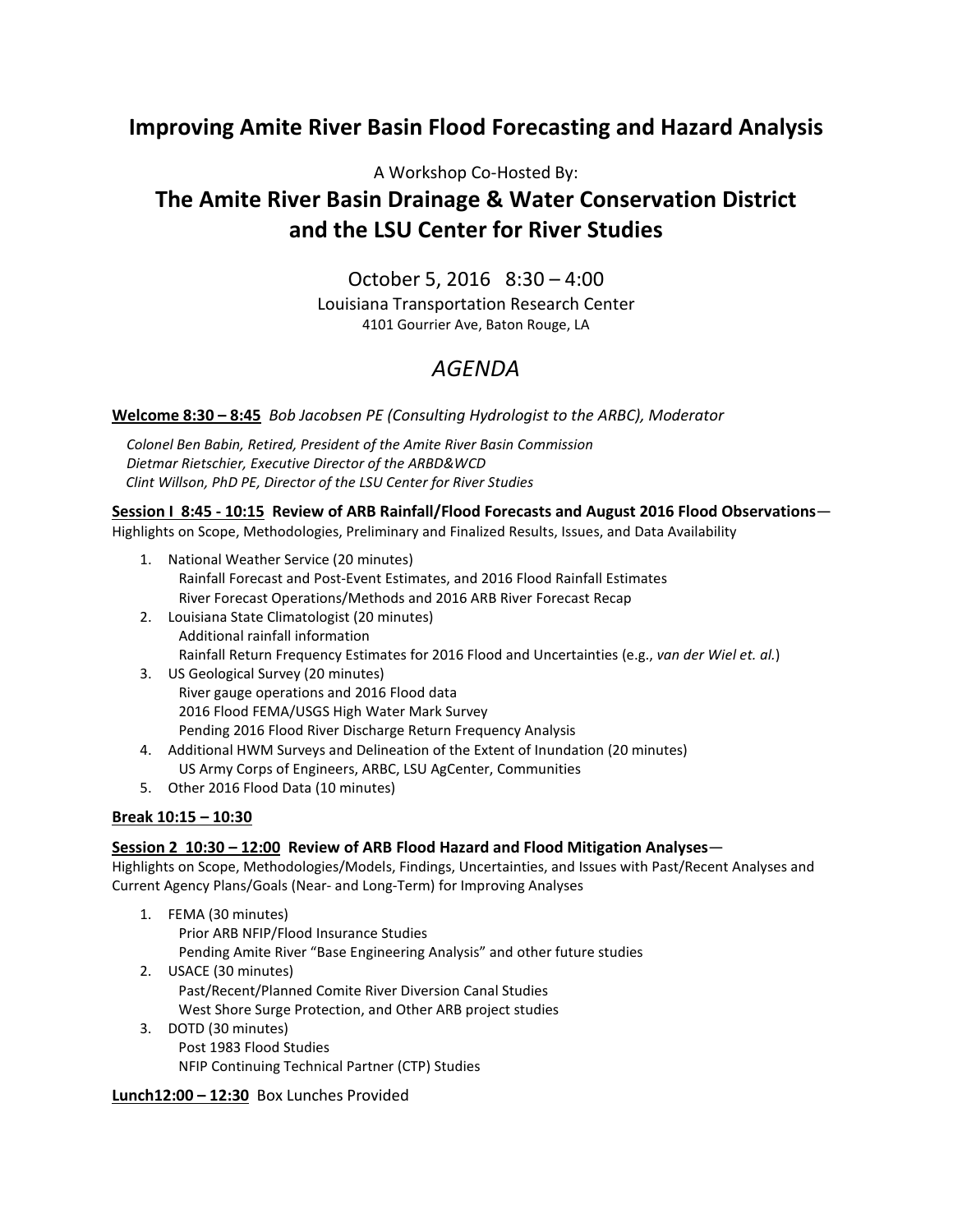#### **Session 3 12:30 – 1:15: Update from NOAA Office of Water Prediction, National Water Center on the National Water Model and Plans for Further Improvements Relevant to ARB Flood Forecasting**

#### **Session 4 1:30 – 3:00: Continue Review of ARB Flood Hazard and Flood Mitigation Analyses**—

Highlights on Scope, Methodologies/Models, Findings, Uncertainties, and Issues with Past/Recent Analyses and Current Agency Plans/Goals (Near- and Long-Term) for Improving Analyses

- 1. ARBD&WCD (30 minutes) Comite River Diversion Canal Amite River Diversion Canal Weir Rehabilitation
- 2. Pontchartrain Levee District (30 minutes) Bayou Manchac Flood Control Amite River Ecosystem Study Other ARB Flood Mitigation Projects
- 3. Other Relevant Regional Studies(30 minutes) CPRA LSU Center for Coastal Resiliency The Water Institute of the Gulf The Nature Conservancy Ascension Parish East Baton Rouge Parish

#### **Break 3:00 – 3:15**

#### **Session 5 3:15 – 3:45: Panel/Open Discussion, Next Steps to Improving Regional Flood Forecasting and Hazard Analysis**

Establishment of a *Technical Work Group* to coordinate on improving ARB Flood Forecasting and Hazard Analysis.

Preparation of Near-Term "White Paper:" How to construct a basin-wide hydrologic/hydraulic model with current practice methods, capable of:

- 1. Simulating the August 2016 Flood.
- 2. Re-evaluating critical Stage-Discharge Relationships.
- 3. Supporting those evaluations needed within  $12 18$  months.
- 4. Depicting many more gradations of flood hazards.
- 5. Rigorous assessment of local uncertainties.

Preparation of Longer-Term "White Paper:" How to achieve a "2020 State-of-the-Art" High Resolution/HPC model capable of:

- 1. More physically detailed 2D runoff and floodplain inundation analysis.
- 2. Supporting detailed inundation forecasts and publishing as with "http://cera.cct.lsu.edu/".
- 3. Further modernizing the evaluation of hazards, risks, projects, and scenarios.

#### Other White Papers

See *Background on Forming Technical Work Group and White Papers* (attached), including the List of White Paper Topics.

- 1. When do we need?
- 2. Who should lead/participate/do what?
- 3. How can we fund?

#### **Final Wrap –Up**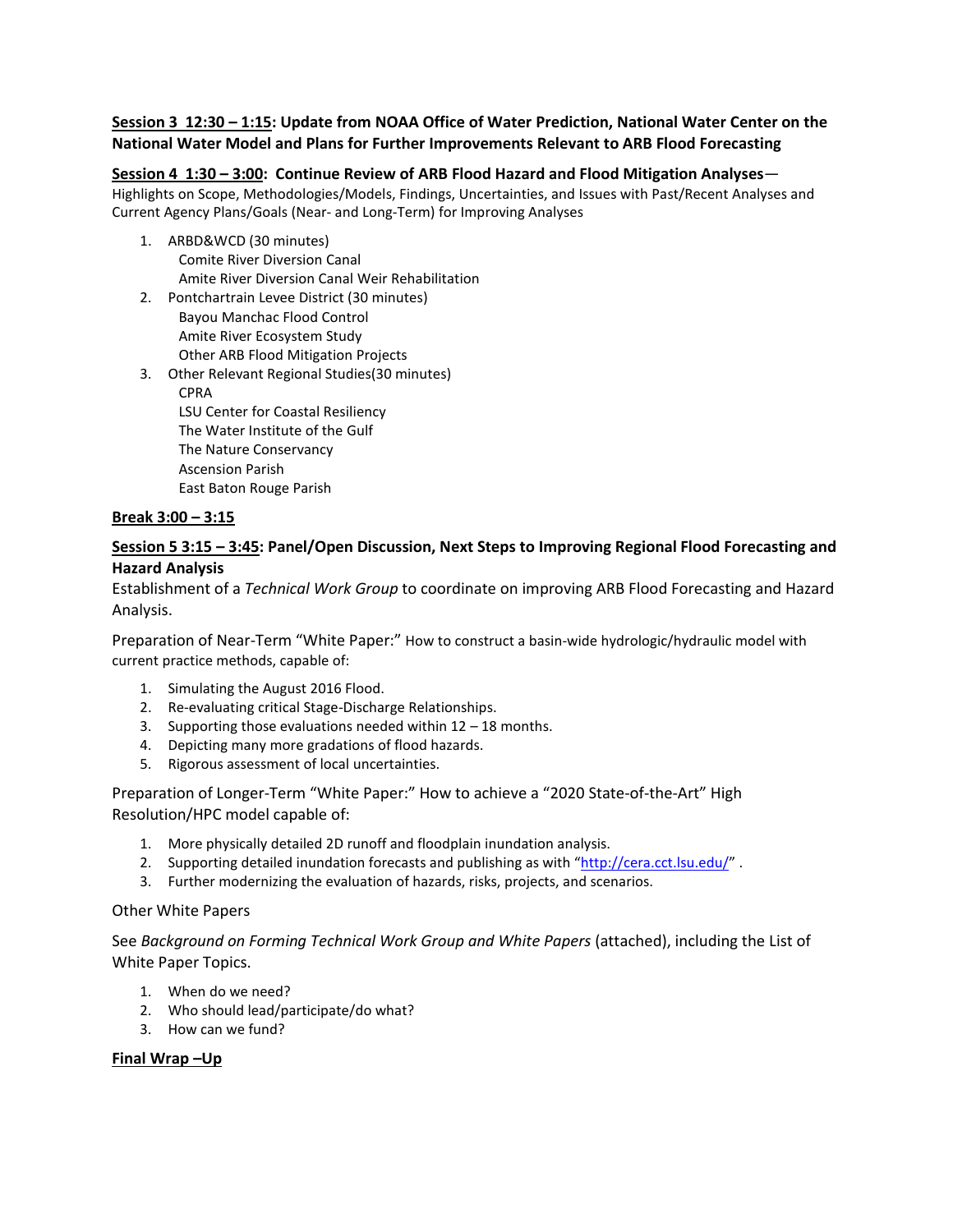## *What is the purpose of this Workshop?*

This Workshop is intended to set a path forward for developing appropriate flood forecasting and hazard analysis *TOOLS to:*

- Facilitate coordinated, sound, and TIMELY decisions—based on facts and science and not sound bites—which
	- 1. Incorporate the most advanced PRACTICAL technical approaches available.
	- 2. Are fully transparent with regard to technical issues.
	- 3. Assess and communicate relevant uncertainties.
	- 4. Allow for a clear assessment of ALL flood risk consequences and comprehensive benefits/costs.
- Support Federal, State, and Local Agency decisions—the Corps, FEMA, NWS, DOTD, CPRA, GOHSEP, ARBD&WCD, PLD, and the Parishes and Cities
- Enable the public to make informed decisions about their property, with a better appreciation for gradations of flood risk and uncertainty.
- Assist in *Near-Term* decisions in the coming months—enhancing the current practices, typically subbasin scale, one-dimensional, limited scenarios, desktop computing.
- Assist in *Longer-Term* decisions in the coming years—incorporating the state of the art—i.e., *"*supercomputing" technology and related resources.

## *The focus of this Workshop is on how to improve ARB flood forecasting and hazard analysis tools for ALL types of regional floodplain management decisions, and ALL decision-makers.*

The AMRD&WCD strongly supports holding other workshops and forming additional work groups—in conjunction with federal, state, and local government partners and other entities—to address:

- Program-level issues with the FEMA/DOTD/Community implementation of the NFIP in the ARB (program design, NFIP FIRMs, FIRM changes initiated by local communities, Community Rating System, community floodplain development planning and regulation, programs to ensure "No Adverse Impact," regulation of rebuilding structures damaged in the August 2016 Flood, etc.).
- Program-level issues with other Federal (USACE, NWS, USGS, etc.), State (DOTD, GOHSEP, CPRA), and local agency (ARBD&WCD, PLD, EBR/Ascension/Livingston Parishes, cities, etc.) flood-related efforts—jurisdiction, authorizations, funding, management, and execution—past, present, future.
- Issues with specific projects and their potential impact on ARB flooding—and past, present, future decisions related to those projects.
- Issues with the regulation/management of sedimentation and other ARB environmental issues.

## *About the Hosts*

The Amite River Basin Drainage and Water Conservation District (ARBD&WCD) is the state agency designated to oversee Amite River Basin basin-scale floodplain management and has been actively promoting the advancement of basin-scale cooperation, coordinated decision-making, and advanced decision tools since its inception in 1981. (The ARBD&WCD is one of many sister regional agencies with similar missions, such as the Pontchartrain Levee District and the Southeast Louisiana Flood Protection Authorities—East and West.) Please see the attached excerpt from the ARBD&WCD's recent update to their basin Floodplain Management Plan, first drafted in 2002.

The LSU Center for River Studies, which is located on the Water Campus, was recently constituted to lead multi-disciplinary research on key processes in the floodplain of the lower Mississippi River and other major rivers of the Louisiana delta, and to support technical outreach and education for stakeholders and the public on critical riverine topics.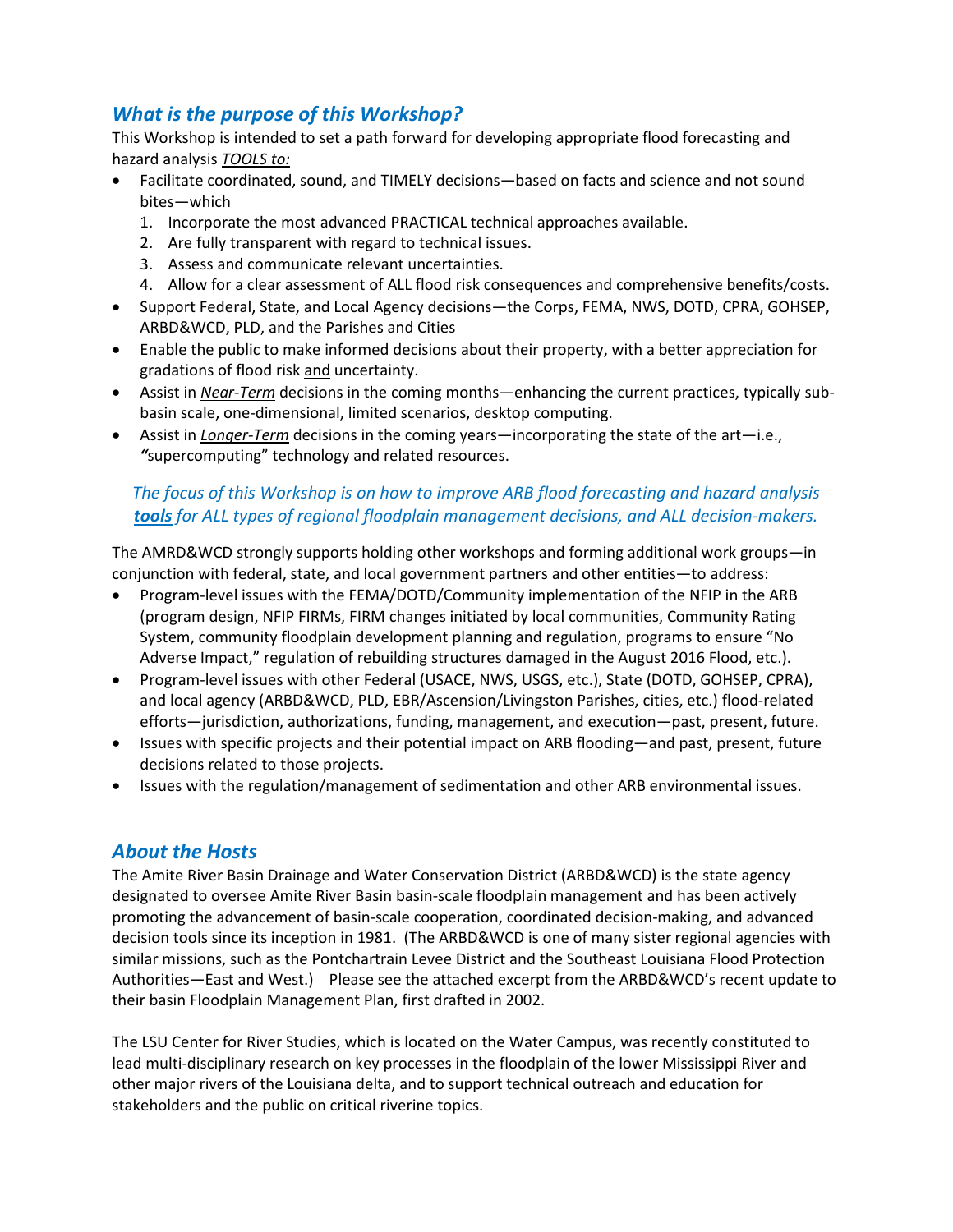## *Background on Forming Technical Work Group and White Papers*

The August 2016 flood has been recognized as potentially one of the most damaging in our nation's history. Clearly, just as after Katrina for coastal surge flooding (see below), there needs to be a concerted effort to develop state-of-the-art basin-scale, decision-making tools for riverine floodplain management. Today, as we approach the year 2020, the use of *High Performance Computing* (HPC, aka "Supercomputers") to analyze coastal flooding at extremely *High Resolution* is a standard practice, not just for academic researchers, but in the consulting engineering and within government agencies themselves. However, many key riverine floodplain management decisions are using models that are still rooted in 1990s-era approaches, including coarse-watershed scale hydrology, 1D flow routing, and limited inundation analysis within the capabilities of desktop computing.

*This Workshop is intended to be a catalyst for forming a Technical Work Group and developing appropriate White Papers for advancing ARB flood forecasting and hazard analysis.* 

### *See the List of White Paper Topics for Improving ARB Flood Forecasting and Hazard Analysis.*

#### **Post-Katrina Technical Work Group and White Paper**

In the Fall of 2005 a similar workshop/brainstorming session was coordinated by Don Resio (USACE) in Vicksburg on the topic of surge modeling and hazard analysis. The USACE, FEMA, NOAA, and others recognized the need to ensure that post-Katrina surge management decisions would have state of the art tools.

The most significant advance in surge modeling and hazard analysis was not in understanding concepts for surge physics and hazard statistics, but in the ability to use HPC to analyze the surge physics and hazards in High Resolution and provide greater spatial accuracy, precision, and *confidence* for decisionmaking. A state of the art High Resolution/HPC tool was recognized as essential for many post-Katrina purposes: revised NFIP FIRMs, an IPET study of New Orleans risk reduction, the new HSDRRS design, regional surge mitigation study for extreme surges (The La CPR Study), and more studies in the future.

The 2005 workshop led to the formation of a Technical Work Group to produce "White Papers" on how to advance the High Resolution/HPC surge modeling and statistical tools to fit the decision making requirements. (see Figure 1 for a list of some of the participants; note that participants represented a wide range of backgrounds—Corps, FEMA, NOAA, State, Academia, as well as Private Practice!)

The Surge Technical Work Group efforts led to improvements in

- High Resolution/HPC version of the ADCIRC 2D code—which prior to Katrina was primarily a research tool—to make it a "Prime-Time Production" tool; including: issues of numeric stability, better wetting and drying, spatial varying Manning's n, boundary inflows (e.g., rivers) etc.
- *Crucial model coupling requirements:* ADCIRC with wave models (SWAN and STWAVE), hurricane wind/pressure models, and levee overtopping models.
- Techniques for HR/HPC model setup (given millions of elements), testing, validation, "calibration," and managing production runs on "supercomputers."
- JPM statistical techniques for Hazard/Probability Analysis: specifically the Surge-Response and JPM Optimum Sampling techniques.
- Considerations of Climate Change and Relative Sea Level Rise.
- Further coupling with detailed flood damage models to assess the range of surge RISKs associated with various mitigation proposals.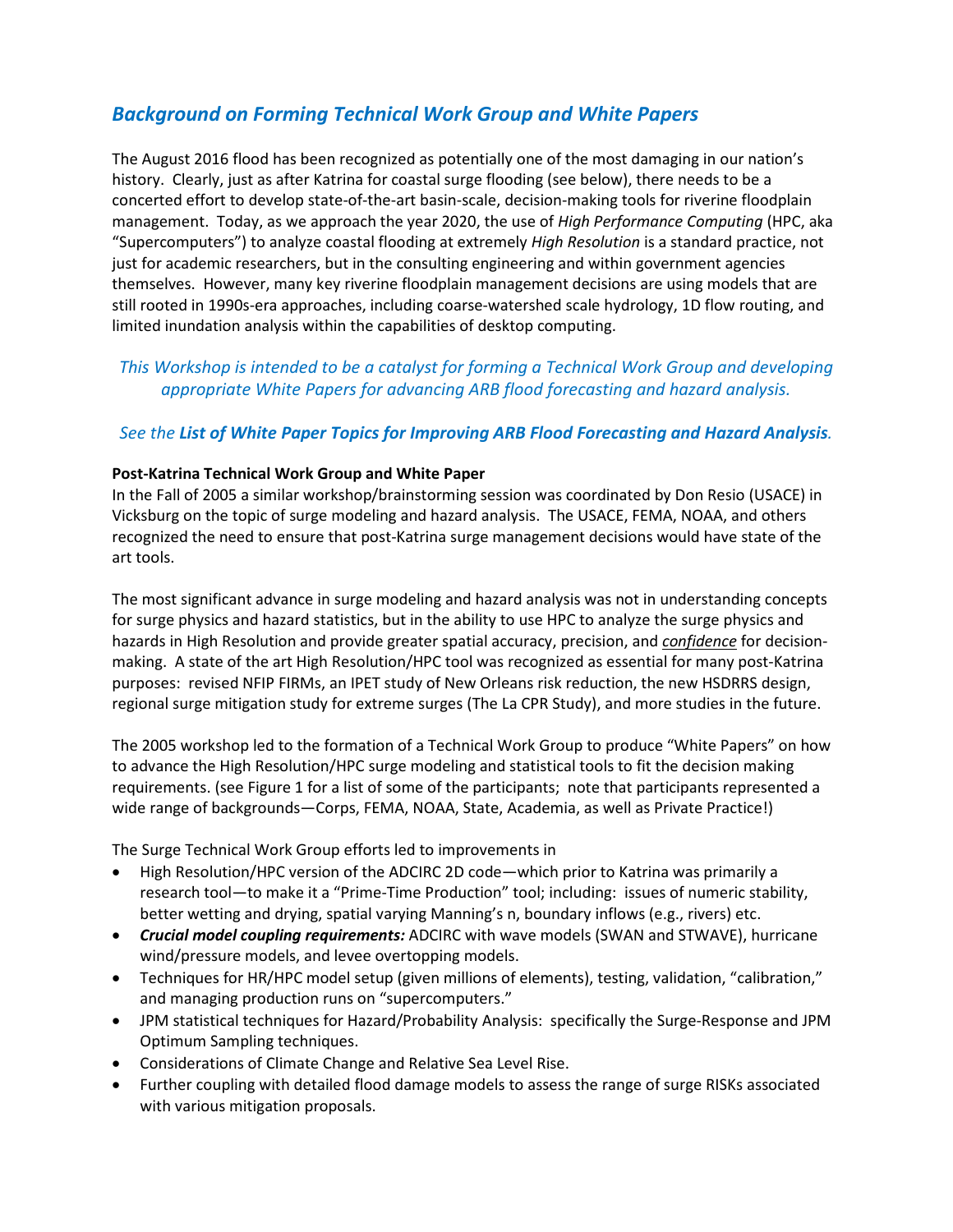Upgraded HR/HPC surge modeling and hazard analysis tools that were developed as a result of the Surge Technical Work Group has gone on to be used for FEMA FISs across the Gulf of Mexico and Atlantic Coasts, and for other regional surge mitigation studies and coastal engineering designs.

Importantly, the upgraded High Resolution/HPC surge modeling and hazard analysis tools—coupled with the Coastal Louisiana Risk Assessment (CLARA) tool—are today an essential element of the Louisiana CPRA's Master Plan. The tools have also been used by consultants to the Southeast Louisiana Flood Protection Authority—East (an ARBD&CD sister agency) in a recent evaluation of New Orleans East-Bank residual surge risk.

The HR/HPC approach has also moved into surge forecasting. The ADCIRC Surge Guidance System (ASGS) developed initially at the behest of the Corps for managing HSDRRS floodgates and pump stations, has been expanded to provide national surge "guidance," (see http://cera.cct.lsu.edu/).

The High Resolution/HPC surge modeling/hazard analysis tools continue to be advanced. Today's High Resolution/HPC surge modeling/hazard analysis tools are even better than the ones used in wake of Katrina. Other competing High Resolution/HPC codes have been advanced (FVCOM, MIKE, DELFT, etc.). Supercomputing is the now the norm among commercial coastal engineering firms engaged in surge hazard analysis.



**Figure 1. January 2006 Draft of Hurricane Surge Hazard Analysis White Paper**